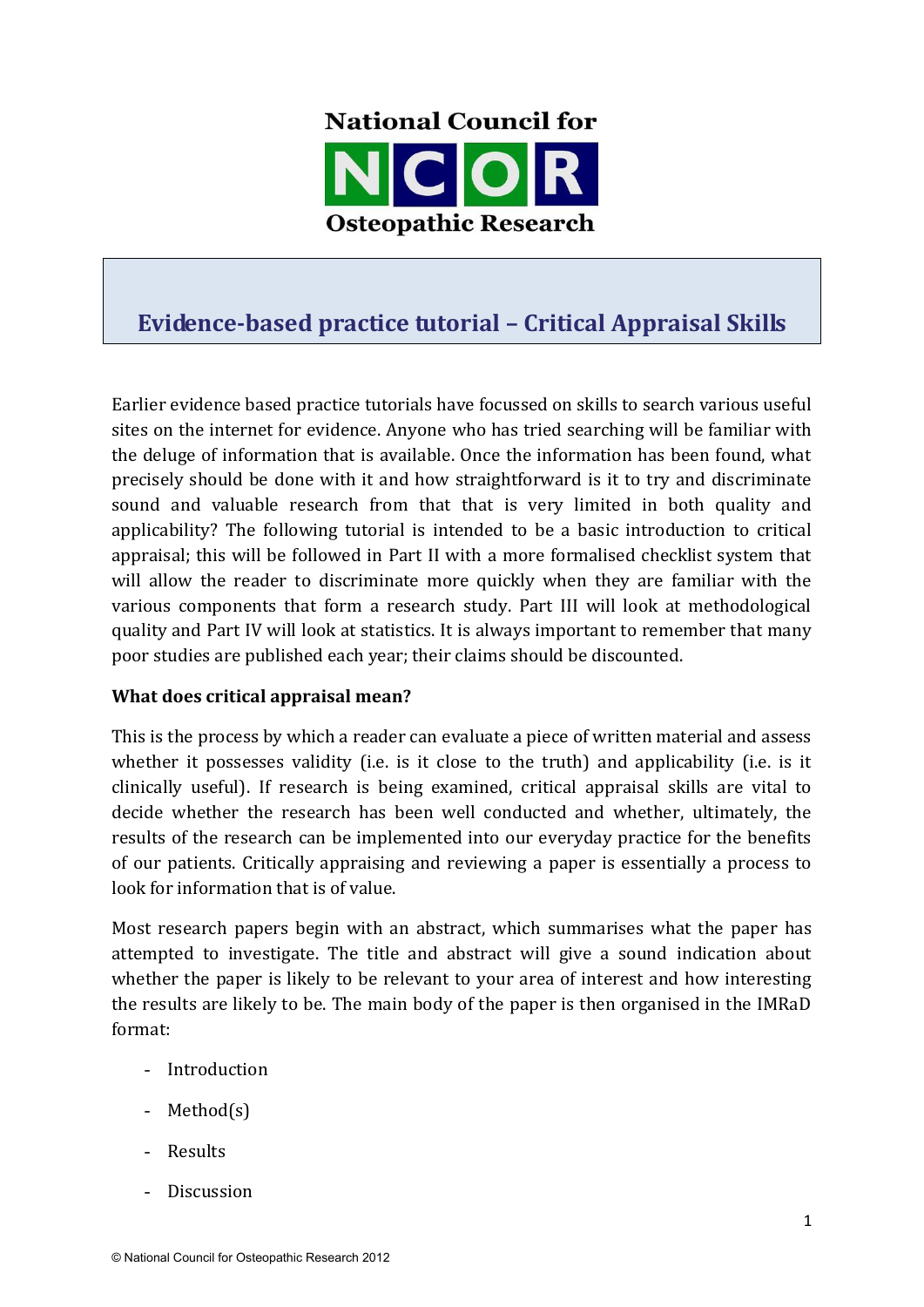Any research needs to be set in context and for this reason the introduction will normally include a review of previous work that has been carried out in the same subject area while trying also to highlight any gaps in the knowledge base for a particular topic. This section can also underline the clinical importance of a particular piece of research by including information about the biological, clinical, cultural, epidemiological and economic impact of the subject being investigated in addition to morbidity considerations. The introduction should draw to a close with the hypothesis that it intends to test included as a clear statement by the authors. If the hypothesis being tested is presented in a negative manner, it is known as a null hypothesis.

# **Method(s):**

Information contained in the methods section will give a significant indication about the quality of a piece of research. This section will inform the reader how the study was carried out and how the results of the study were analysed. Information about how the study was carried out should include:

- who was involved in the research (research subjects)
- how they were recruited (e.g. by advertisements, using a particular practice etc)
- what were the inclusion criteria (e.g. age, sex, ethnicity, weight, agreed diagnostic criteria etc).

Information concerning the inclusion criteria will give the reader an indication about how generalisable the results will be to the wider population, i.e. how accurately the study group reflects the wider population intended to receive a particular type of treatment.

The chosen research method may be described quite briefly, but it is likely to be widely referenced for the reader to gather more extensive information should they choose to. Information should also be included in the methods section concerning how measurement procedures have been standardised, in what manner measurements have been made (e.g. particular technical instruments or measures) and the processes by which data has been recorded for later analysis. The structure of any questionnaires used to gather data should also be described. It should be made clear whether a questionnaire has been validated and the manner in which it has been tested to ensure reliability and validity.

A wide variety of research methods and styles exist. Research can be described as qualitative or quantitative; it can also be described as either primary or secondary. Primary studies report research first hand, whereas secondary studies consist of summaries or analyses of primary studies. Examples of primary research are experiments (e.g. involving either animals or human volunteers), clinical trials (e.g. investigating the effect of a treatment intervention on a group of patients and then following them closely over a period of time) and surveys (e.g. a particular area of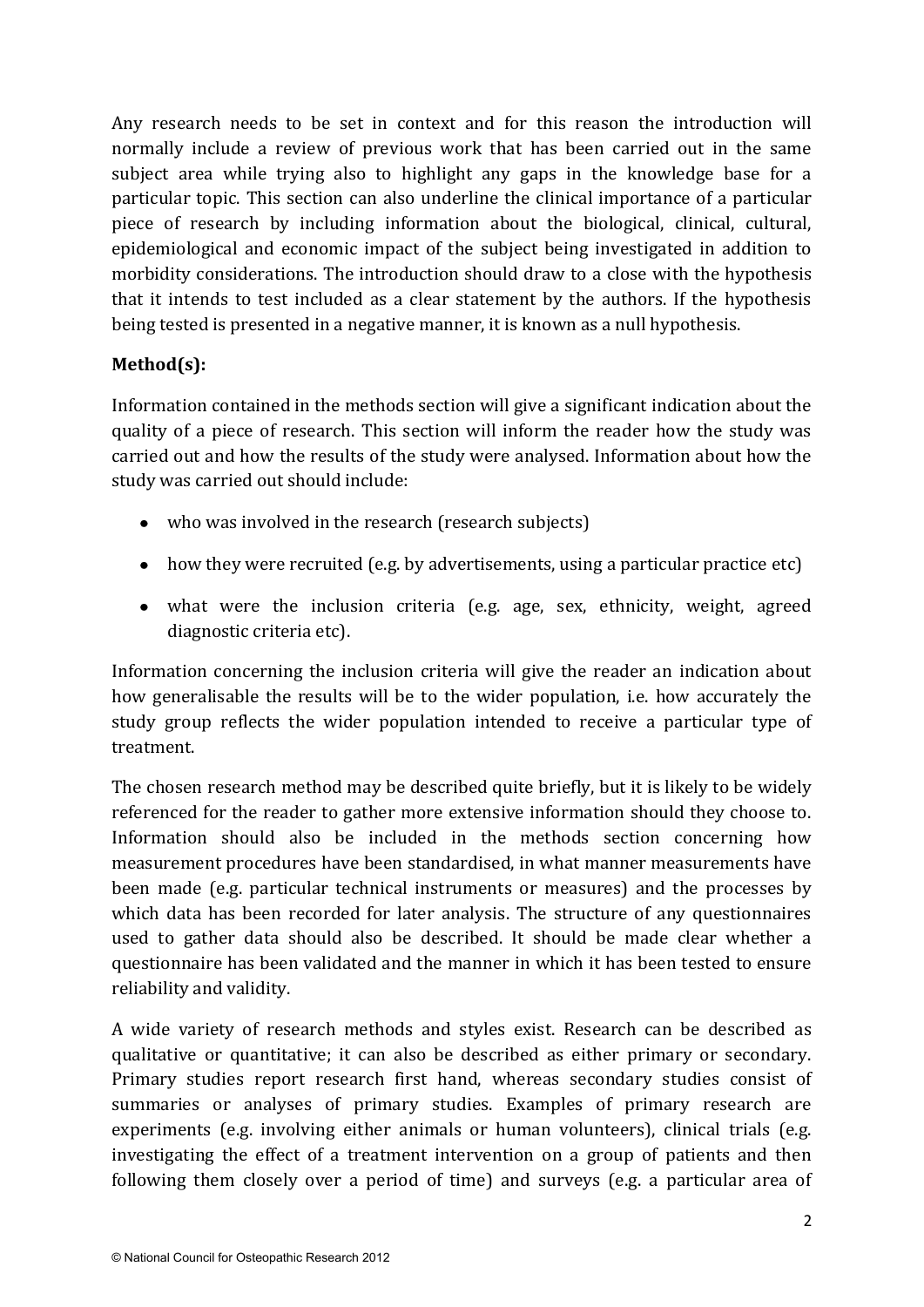interest is measured in a group of professionals, patients or other targeted group of individuals).

Secondary research, by comparison, consists of overviews (e.g. non-systematic reviews, systematic reviews and meta-analyses), clinical guidelines, decision analyses and economic analyses.

A hierarchy of research evidence exists where the relevance of each type of evidence is evaluated by the wider research community:



This can be expanded further to show how various levels of evidence are assessed by external agencies e.g. the National Institute for Clinical Excellence (NICE).

| Level      | Evidence                                                                      |
|------------|-------------------------------------------------------------------------------|
| Ia         | Evidence from systematic review and meta-analysis of randomised controlled    |
|            | trials                                                                        |
| Ib         | evidence from at least one randomised controlled trial                        |
| <b>IIa</b> | evidence from at least one controlled study without randomisation             |
| IIb        | evidence from at least one other type of quasi-experimental study             |
| III        | evidence from non-experimental descriptive studies, such as comparative       |
|            | studies, correlation studies and case control studies                         |
| IV         | evidence from expert committee reports or opinions and/or clinical experience |
|            | of expected authorities                                                       |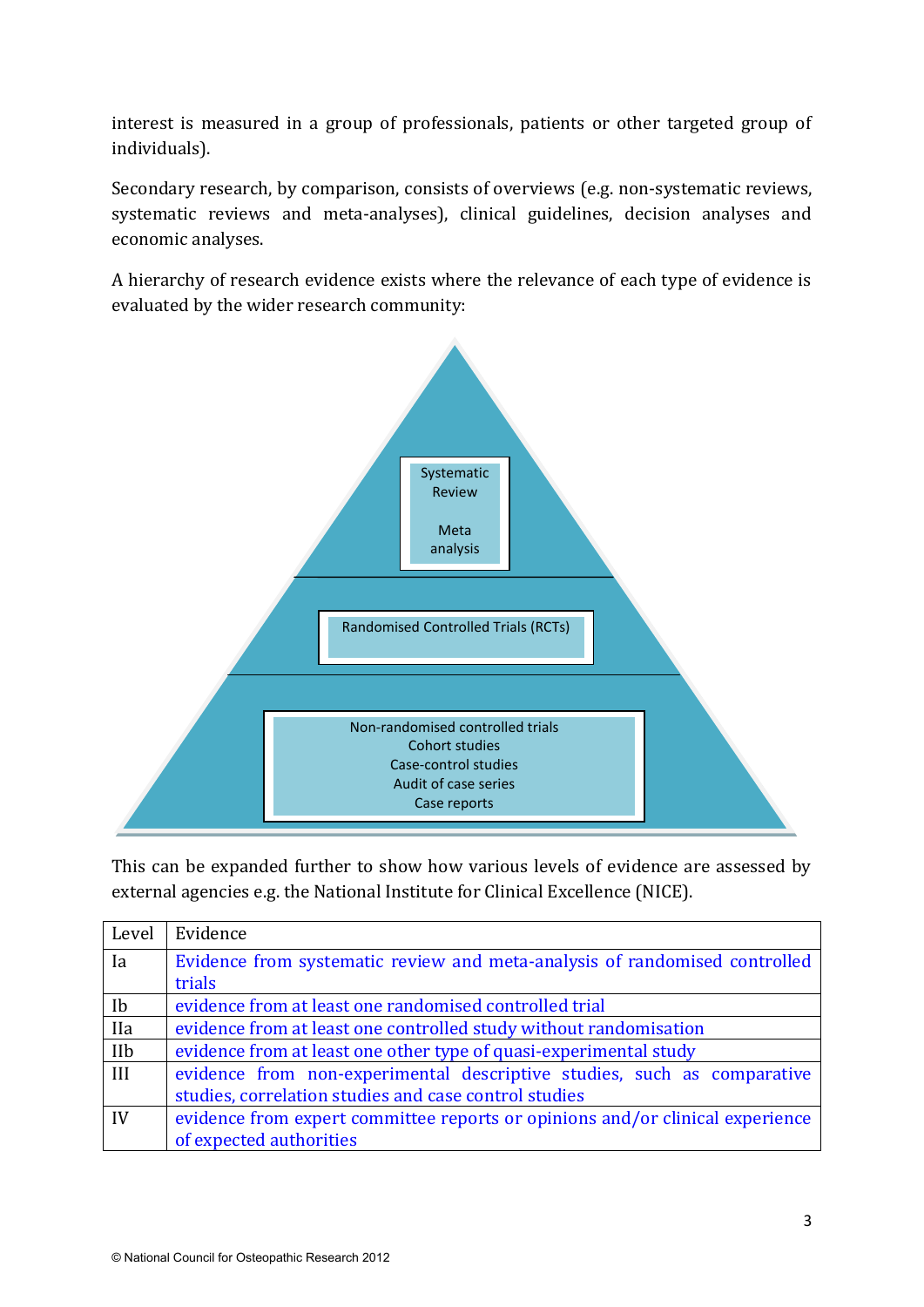It is important for the reader to decide whether the research method chosen is the most appropriate to answer the hypothesis being investigated.

# **Results:**

The results section describes what the researchers found; these findings are normally presented in a table. The data should be presented in a logical manner with fuller explanations present in the accompanying text. The text should highlight the key findings in the results, but will tend to give the researchers' interpretation of the findings. When looking at the results section, it can be valuable to refer back to the original research question/hypothesis to assess whether the results truly address this. If the original hypothesis has not been addressed, the question must arise whether this is because the researchers have failed to gather appropriate data or the findings have not been what were anticipated. Any inconsistencies in the data should be apparent in the results section.

# **Discussion:**

This section focuses on considering the implications of the study's findings. The extent to which research is generalisable bestows a value on the research. A common criticism of some qualitative research is that it is not widely generalisable and focuses too exclusively on the environment in which it has been carried out. This is a less common criticism of quantitative research.

It can also be important to examine negative results. It is unfortunate that many journals persist in refusing to publish negative findings. This prevents wide dissemination of all research that has been conducted and can result in unnecessary research being repeated. This presents a considerable ethical problem; it can result in volunteer subjects repeatedly participating in studies that have been shown to fail and wastes goodwill and other valuable resources in the process.

# **Tools to help critical appraisal**

Critiquing research reports can vary slightly depending on the type of research e.g. qualitative or quantitative and on the research design e.g. a case report or a randomised controlled trial (RCT). However, common features exist to help to critique all research studies. The table given below will attempt to highlight some of the main areas which need to be considered for a randomised controlled trial design.

| <b>QUESTION</b> |          |     | <b>CONSIDERATION</b>                                                                    |
|-----------------|----------|-----|-----------------------------------------------------------------------------------------|
|                 |          |     | Does the introduction and Is the material included in the literature review relevant to |
| literature      |          |     | review   the research question?                                                         |
| adequately      | place    | the |                                                                                         |
| research        | question | in  |                                                                                         |
| context?        |          |     |                                                                                         |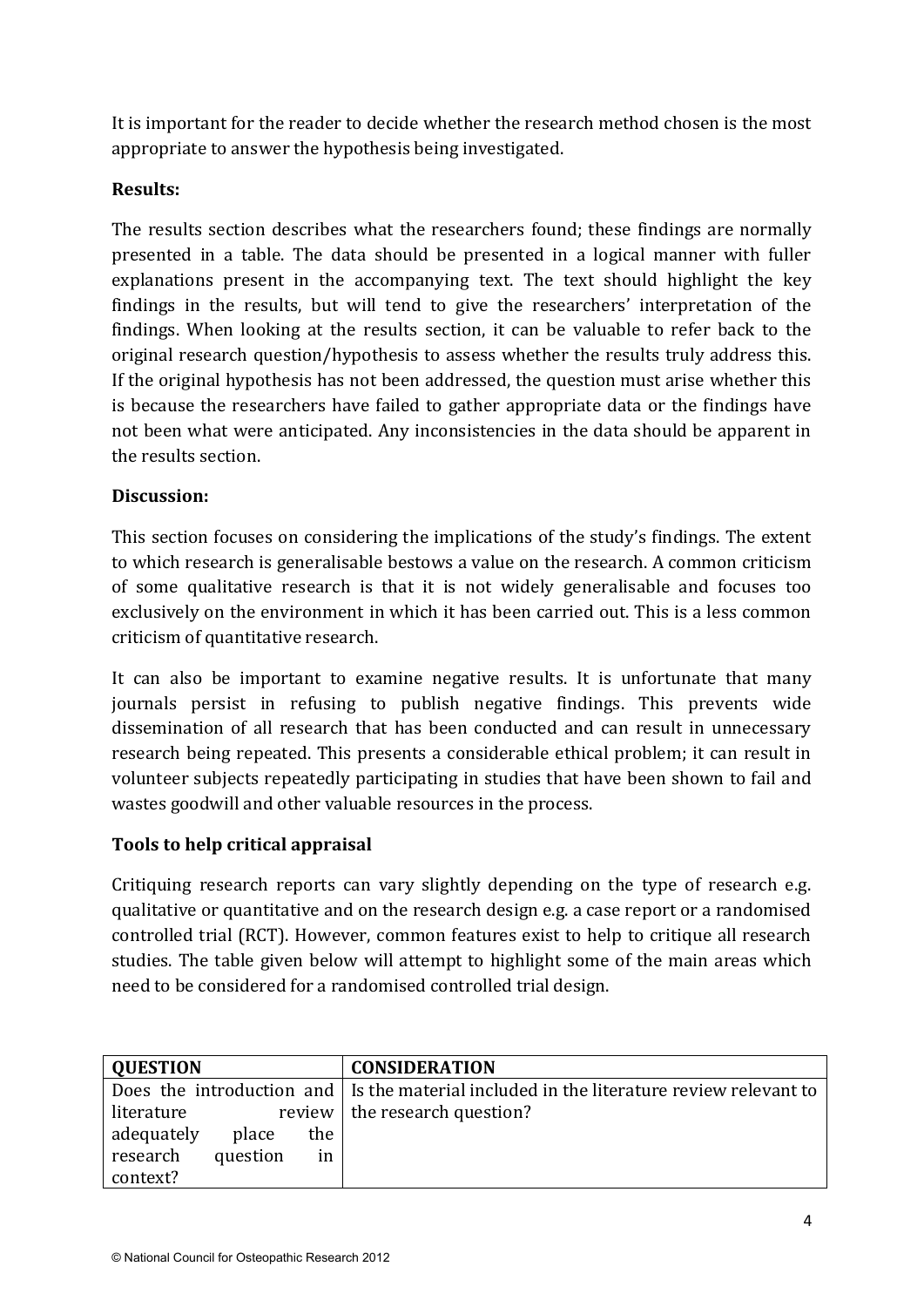| Has<br>the<br>research<br>hypothesis been<br>clearly<br>stated and is it appropriate<br>to the research question<br>and supporting literature? | Are the key terms in the study well defined?                                                                                                                                                                                                                                                                                                                                                                                                                                                                                                                                                                                                                                                                                                                                                                                                                                                                                                                                                                                                                                                                                                                                                                                                                                                        |
|------------------------------------------------------------------------------------------------------------------------------------------------|-----------------------------------------------------------------------------------------------------------------------------------------------------------------------------------------------------------------------------------------------------------------------------------------------------------------------------------------------------------------------------------------------------------------------------------------------------------------------------------------------------------------------------------------------------------------------------------------------------------------------------------------------------------------------------------------------------------------------------------------------------------------------------------------------------------------------------------------------------------------------------------------------------------------------------------------------------------------------------------------------------------------------------------------------------------------------------------------------------------------------------------------------------------------------------------------------------------------------------------------------------------------------------------------------------|
| Has the research study<br>stated a clear and focused<br>question?                                                                              | Is the population that has been studied clear to the reader?<br>Is the intervention administered clear?<br>Are the outcomes of the study clear?                                                                                                                                                                                                                                                                                                                                                                                                                                                                                                                                                                                                                                                                                                                                                                                                                                                                                                                                                                                                                                                                                                                                                     |
| Is the<br>research<br>design<br>chosen<br>appropriate<br>to<br>the<br>research<br>answer<br>question?                                          | What alternatives, if any, could have been chosen?                                                                                                                                                                                                                                                                                                                                                                                                                                                                                                                                                                                                                                                                                                                                                                                                                                                                                                                                                                                                                                                                                                                                                                                                                                                  |
| methods<br>and<br>the<br>Are<br>clearly<br>procedures<br>described<br>sufficient<br>in<br>detail?                                              | Could the study be easily replicated from this information?                                                                                                                                                                                                                                                                                                                                                                                                                                                                                                                                                                                                                                                                                                                                                                                                                                                                                                                                                                                                                                                                                                                                                                                                                                         |
| Consider the research study<br>participants.                                                                                                   | What were the inclusion and exclusion criteria?<br>selected<br>the<br>participants<br>representative<br>Are<br>and appropriate to the study?<br>Are the participants properly orientated and well<br>motivated?<br>What is their understanding of the task involved in being<br>part of the study?<br>Are their instructions clear and precise?<br>Have sufficient numbers of participants been selected i.e.<br>is the sample size (N) appropriate to give the research<br>study statistical power?<br>Was a power calculation performed to determine the<br>sample size and minimise the results occurring being due<br>to chance occurrence $(s)$ ?<br>How have the participants been allocated to intervention<br>and control groups (in RCTs)?<br>Has the selection process been truly random?<br>method<br>of<br>randomisation<br>What<br>was<br>used<br>e.g.<br>computer/telephone/envelopes?<br>Was a method used to balance the randomisation e.g.<br>stratification?<br>Are there any differences between the groups at the<br>beginning of the trial?<br>Could any of these differences have affected the outcomes<br>(i.e. acted as confounding factors?<br>Has participant attrition occurred? (i.e. have patients<br>dropped out of the study).<br>If yes, does this bias the sample? |
| Consider<br>the<br>blinding<br>processes that have been<br>used.                                                                               | Were all the personnel involved with the trial e.g.<br>researchers, support staff, participants blinded?<br>Was blinding possible for the trial?<br>Can observer bias be identified?<br>Was blinding necessary for the trial?<br>Has every effort been made to achieve blinding?                                                                                                                                                                                                                                                                                                                                                                                                                                                                                                                                                                                                                                                                                                                                                                                                                                                                                                                                                                                                                    |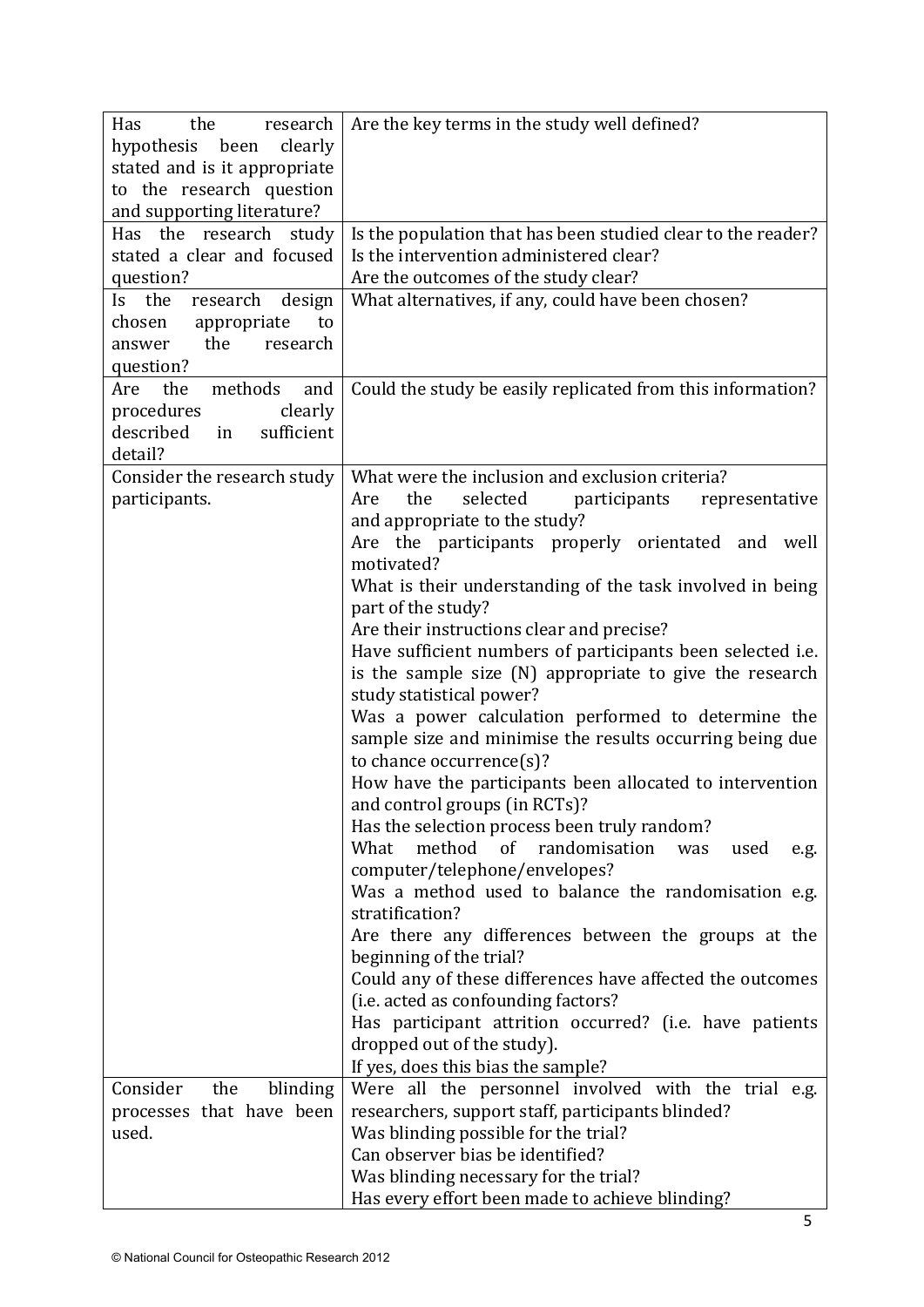| How<br>the<br>data<br>was<br>collected?                                                | Is the independent variable being assessed appropriate to<br>the research question?<br>Are the levels of independent variable appropriate?<br>Is the dependent variable appropriate to the study?<br>Was data collected in all groups in the same manner and at<br>the same time intervals?<br>Was the data collected using validated, calibrated and                                                                    |
|----------------------------------------------------------------------------------------|--------------------------------------------------------------------------------------------------------------------------------------------------------------------------------------------------------------------------------------------------------------------------------------------------------------------------------------------------------------------------------------------------------------------------|
|                                                                                        | reliable tools/measuring equipment?<br>Were all participants followed up at the end of the study?<br>Was there any loss to follow up?                                                                                                                                                                                                                                                                                    |
|                                                                                        | Were the outcomes of the participants analysed according<br>to the groups to which they were originally allocated? (i.e.<br>was an intention to treat analysis used).<br>Has any bias been evident in the data collection?                                                                                                                                                                                               |
| What are the results of the<br>study?                                                  | How are the results presented?<br>This could be as:                                                                                                                                                                                                                                                                                                                                                                      |
|                                                                                        | - a measurement e.g. a median or mean difference<br>- a proportion of people experiencing a particular<br>outcome                                                                                                                                                                                                                                                                                                        |
|                                                                                        | - as a graph<br>- as a bar or pie chart<br>Are the results clearly labeled and accurately presented?                                                                                                                                                                                                                                                                                                                     |
|                                                                                        | Are the results precise?<br>Are the results large enough?<br>Are the results both clinically and statistically significant?<br>Can a decision be made from the results?                                                                                                                                                                                                                                                  |
|                                                                                        | Has a confidence interval been reported?<br>If yes, would your decision about whether to use this<br>intervention be the same at the highest as well as the<br>lowest limit of the confidence interval?<br>Has a p-value been stated?                                                                                                                                                                                    |
| Have high ethical standards<br>adhered to<br>been<br>at<br>all<br>stages of the study? | Can the results be clearly stated in one sentence?<br>Has appropriate ethical approval been sought and given<br>prior to commencement of the study?<br>Have the dignity and rights of all participants been<br>respected throughout the trail and in the planned                                                                                                                                                         |
| relevant<br>How<br>the<br>are<br>outcomes of the trial?                                | dissemination of the results?<br>Are the trial results generalisable to the wider population<br>or are they just relevant to the participants in the study?<br>Are the outcomes relevant to other people surrounding<br>the trial participants e.g. family members, carers, policy<br>makers, other health care professionals?<br>Are there any cost benefits to the trails results?<br>Are there any cost implications? |
| Discussion<br>of the<br>study<br>findings.                                             | Does the discussion of the results relate to the research<br>question? If not, why not? Have the results been<br>interpreted correctly according to the results presented?<br>Have the results been placed in an appropriate context?                                                                                                                                                                                    |
| the<br>references<br>Are<br>accurate?                                                  | Do the references match the citations in the text?                                                                                                                                                                                                                                                                                                                                                                       |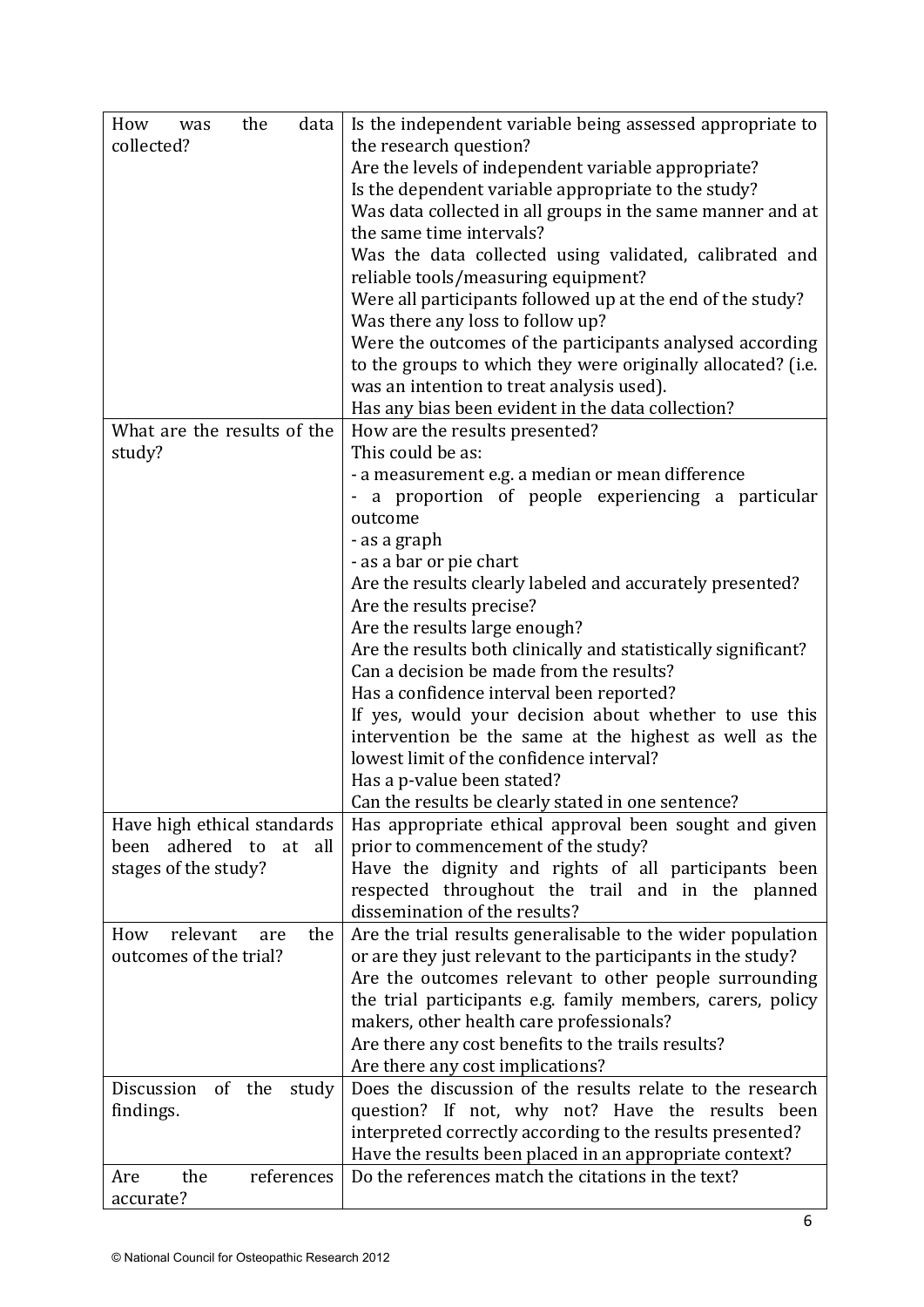| Could          |  |      | the study be   What could be done to improve the design of the study? |
|----------------|--|------|-----------------------------------------------------------------------|
| improved if it |  | was. |                                                                       |
| repeated?      |  |      |                                                                       |

#### **Research Methods and Basic Statistics**

A number of different methods can be employed depending on the type of research being used. Research methods can be divided into qualitative and quantitative approaches. A very brief overview will be given and a more in depth look at each method will be described in later articles.

#### **Quantitative research methods include:**

#### **Case reports**

This describes the medical history of a patient and is communicated in a narrative fashion. This is a useful way to communicate details about unusual patients. Writing a case report can be described as the first step in communicating patient information. Further information on writing a case report can be found at at http://careerfocus.bmjjournals.com/cgi/content/full/327/7424/s153-a

#### **Case series**

This can be the natural sequel to a case report. A case series is comprised of information concerning a number of patients who experience a particular condition. Various aspects of their care can be examined including their treatment regime or any reactions (adverse or other) to that treatment.

#### **Case control studies**

In this type of study patients with a particular condition or disease are identified and are matched with a control group of patients who may have no disease or a different disease, alternatively the control group can be composed of patients' relatives. Information concerning past medical history is recorded from examination of medical records or by verbal reporting of past medical history. A relationship between a past exposure to a causal agent of a certain disease is then explored from this information. Case control studies are fundamentally examining the aetiology of a disorder or what makes a particular patient group different; they are not concerned with the therapeutic intervention for a disease.

#### **Cohort studies**

Cohort studies can take a considerable period of time to conduct. They examine at least two (or more) groups of subjects and find out what happens to them in the future. The follow up time in cohort studies has generally been measured in years. Subjects in cohort studies may or may not have a disease when the group is selected for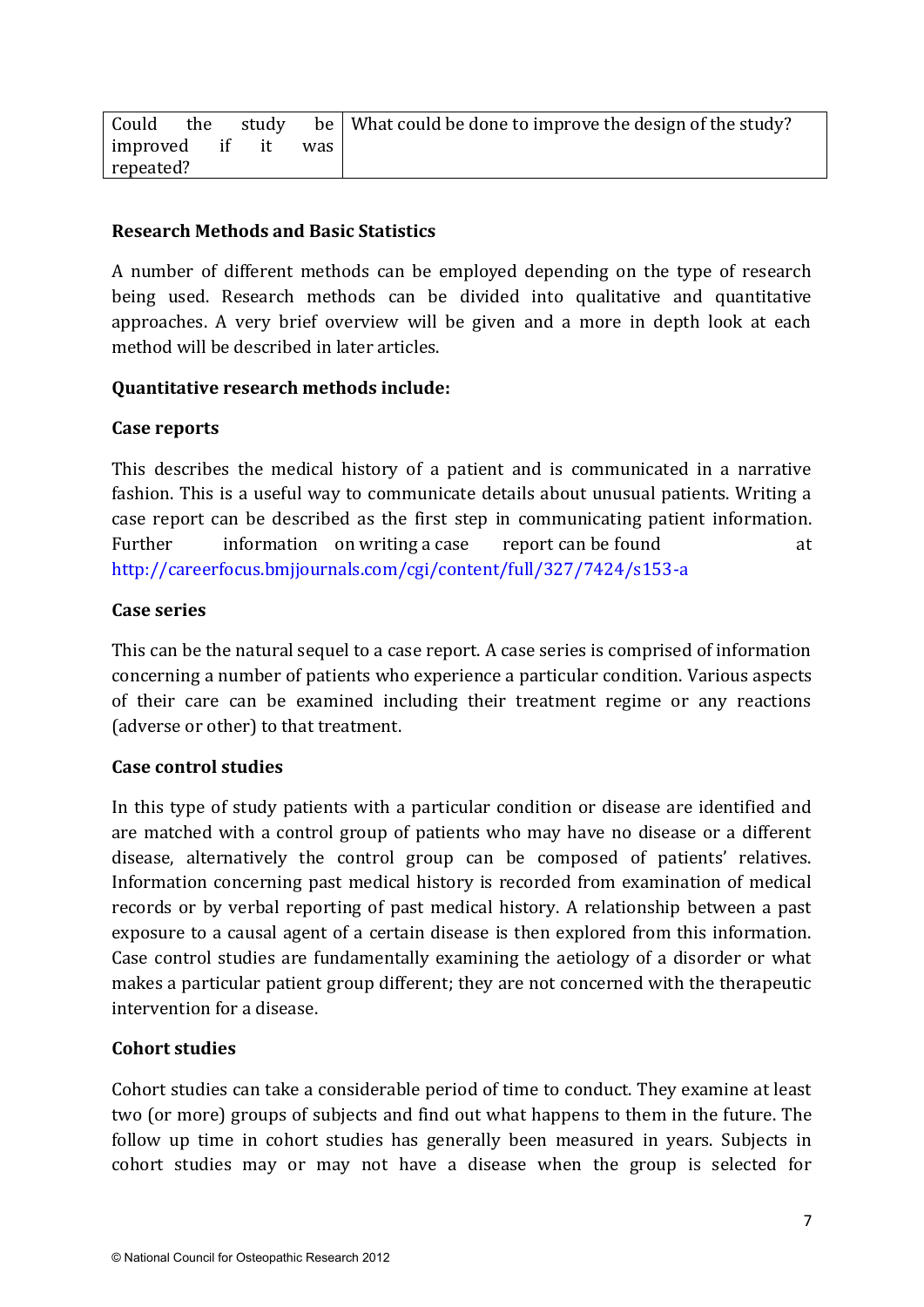monitoring; the cause of a disorder or disease is usually the main concern of this type of study.

# **Cross-sectional Studies.**

This is used to estimate the prevalence of a disease or the prevalence of an exposure to risk factors or both. It is important to distinguish between prevalence and incidence. Prevalence describes the overall proportion of a population that experience a disease; incidence describes the number of new cases of a disease each year.

# **Randomised controlled trials (RCTs)**

Randomised controlled trials are described as the "gold standard" in medical research. They are suitable for testing interventions concerned with treatment or prevention, but give no information about the context of a trial or the patients' experience of treatment.

Participants in RCTs are **randomly** assigned to one treatment intervention (e.g. osteopathic treatment) or another (e.g. taking non-steroidal anti-inflammatory medication). The random assignment can be achieved in a number of ways e.g. patients can be given an envelope containing the type of intervention they will receive or, more appropriately, they can be assigned by telephoning an allocation centre. Interventions can be assigned according to a number of **blinding**/masking regimes: Single blind: Patients do not know the type of treatment they are receiving.

Double blind: Patients and investigators do not know the type of treatment being received.

Randomised controlled trials can also utilise a **placebo** intervention. A placebo is an inactive compound which looks, tastes and smells the same as an active compound in a pharmacological study. Placebo or sham interventions can also be used when researching complex interventions e.g. acupuncture.

The patients in RCTs are followed for a designated period of time and specified outcomes are measured e.g. changes in levels of pain or mobility.

# **Qualitative research:**

Judith Preissle described this as "a loosely defined category of research designs or models, all of which elicit verbal, visual, tactile, olfactory and gustatory data in the form of descriptive narratives like field notes, recordings, or other transcriptions from audio and videotape and other written records and pictures or films."

Qualitative research uses a variety of methods e.g. open-ended interviews, naturalistic observation, focus groups, self-reflective exercises, document analysis, life histories and descriptive analysis. The researcher is often described as the "instrument" in qualitative research – present to facilitate the process, rather than to conduct measurements and make evaluations to a pre-agreed format.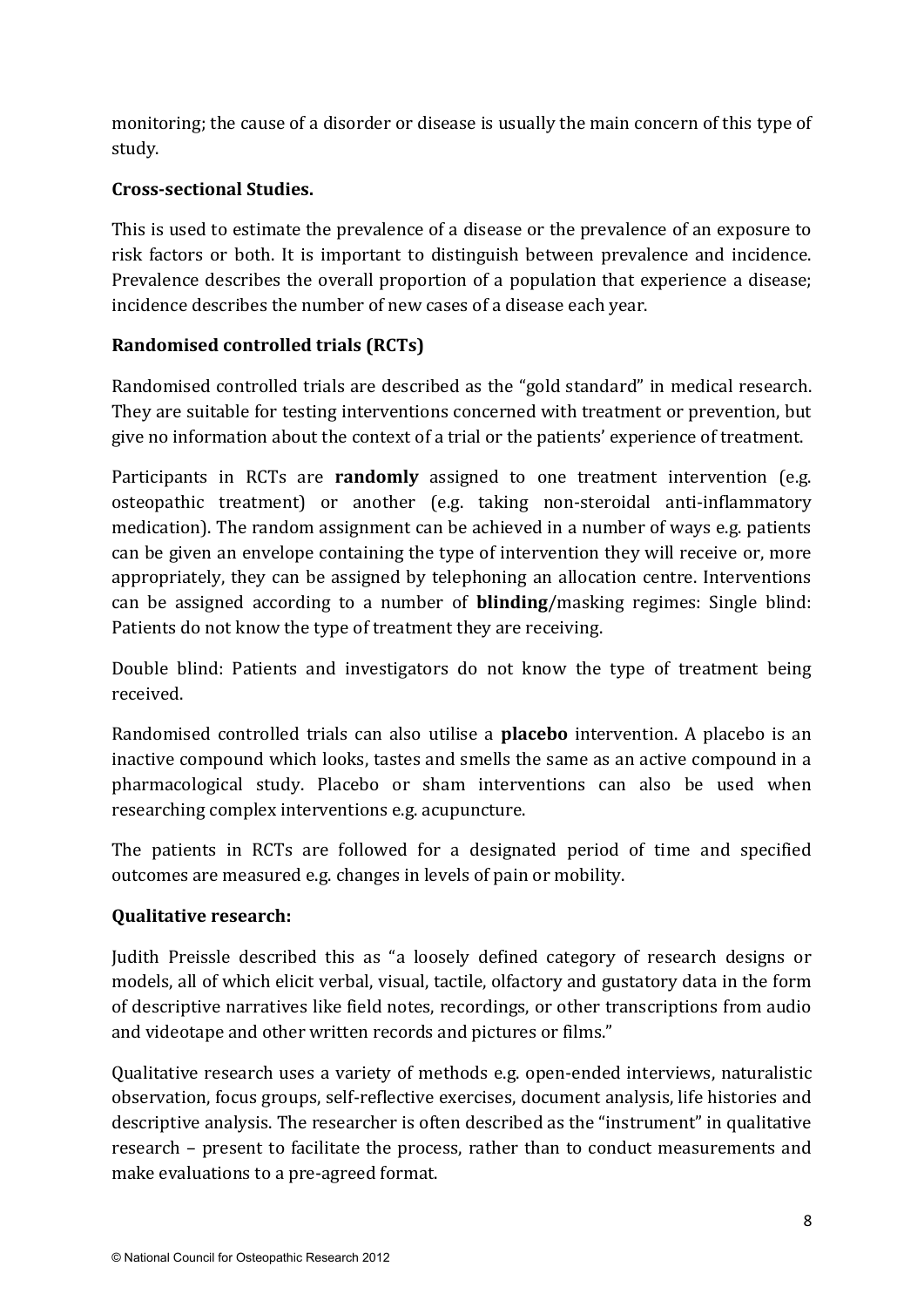Fewer people tend to be studied in qualitative research since it can be very time consuming, not only in terms of contact time with a subject but also taking into account time to transcribe the recorded data. Data can be less generalisable than with qualitative studies.

#### **Statistical Analysis of the Literature**

When data has been gathered, it needs to be analysed statistically. Qualitative and quantitative data is examined differently. The basic examination of quantitative data will be considered here. Certain characteristics of a set of numerical data can be summarised in a succinct numerical form; the values produced are described as summary statistics. Different types of data (or variables) will be encountered in statistics. They will differ in their 'scale of measurement' – i.e. in terms of just what can be ascribed to any numerical values they have. Different types of analysis are appropriate for different types of variable; it is important, therefore, to identify the correct type of variable. Statistical analyses always appear in published research papers; consideration will be given here to quantitative data (also known as interval or scale or metric data).

# **Quantitative (or interval or scale or metric) discrete variables.**

This describes a quantity that is measured on a well-defined scale with some clear units of measurement e.g. numbers of cars crossing a bridge in a minute.

# **Quantitative (or interval or scale or metric) continuous variables**

This describes a measurement that is not restricted to taking certain numbers alone e.g. whole numbers – but the value can be measured to any degree of precision and any two values can be differentiated. Examples are birth weight, height and blood pressure.

#### **Overlap in Definition**

It could be argues that certain discrete variables which can take a very large number of possible values are better thought of as continuous for the purpose of analysis. Just where to draw the line between the discrete and continuous data is not always easy.

#### **Measures of Central Tendency**

One of the basic measures that will be applied to research will come under the category of a measure of central tendency. This encompasses:

**The mode:** the most common reading. This is not used very often as it is not particularly useful. However, it is the only measure for summarising categorical data. **The median:** the value which splits a sorted set of data in the middle so that half the values are smaller than the median value and half are larger than the median. It is a resistant measure that is unaffected by unusual data values. **The mean:** the value obtained when the sum of all values is divided by the number of values. The mean can be affected by an occasional atypical value in a set of data.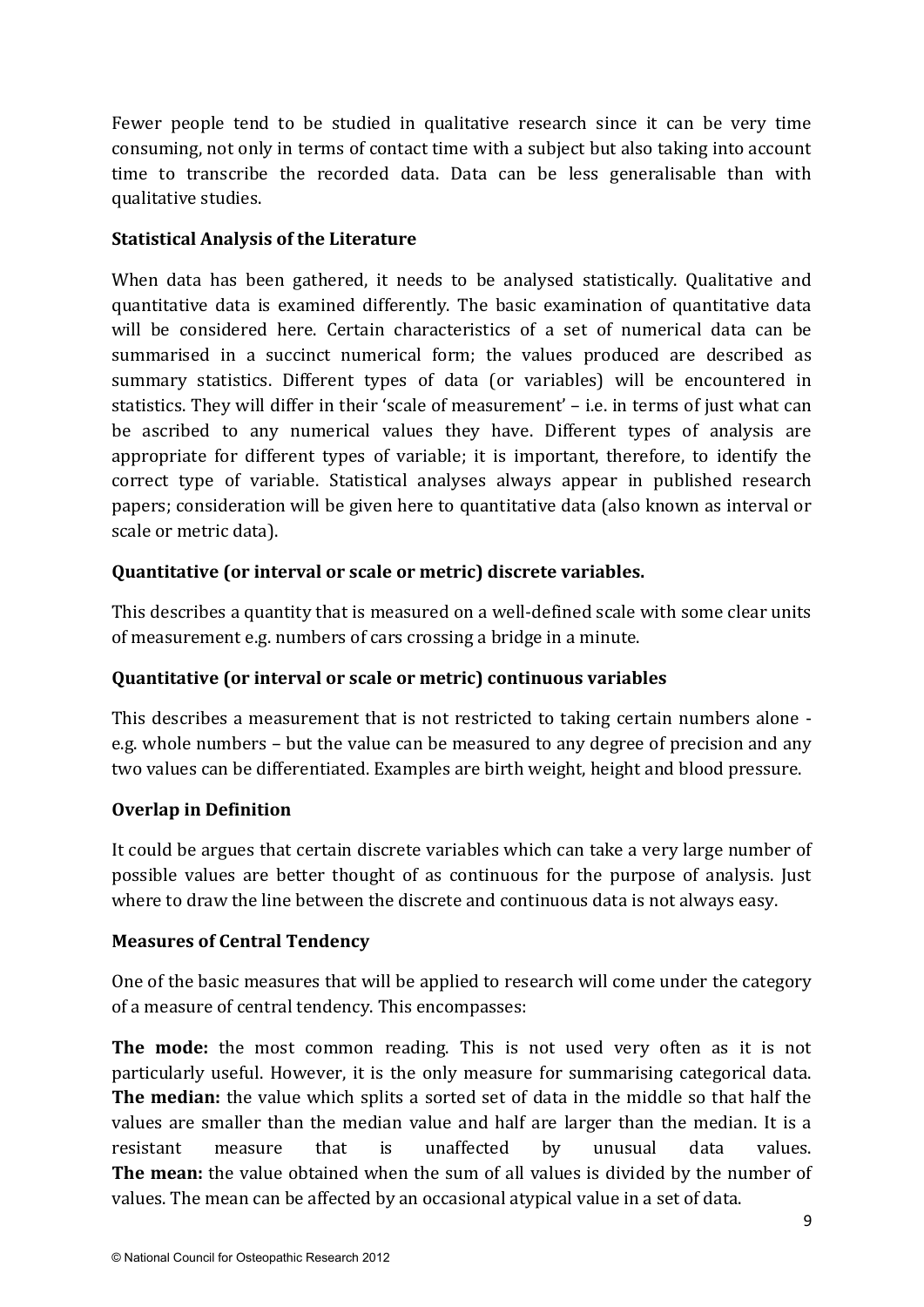### **Spread or Dispersion**

There are a number of ways to measure the spread of data values.

### **The Range**

This is the simplest measure to calculate, but probably the least useful. It focuses on the most unusual values in a set of data differentiating between the minimum and maximum values present and expressed as a single digit. The value is also dependent on the size of the sample; as the sample size increases, the range is likely to increase.

#### **The Interquartile Range**

This shows a range of data values spilt into four equal parts. The lower and upper quartiles express the smallest quarter of values in a set of data and the largest quarter of values respectively. This approach can be used when outliers are present in a set of data.

#### **The Variance**

This is the average squared deviation of the data points from the mean. It is usually expressed as σ2

#### **The Standard Deviation**

The standard deviation is used to describe data. It can be calculated using the value obtained for the variance:

Standard Deviation =  $\sqrt{\text{variance}}$ 

Alternatively, a scientific calculator with a statistics mode can be used to calculate the standard deviation using '*s' or 's* n-1' or *σ* n-1'. The total of all standard deviations will be zero.

#### **The Standard Error of the Mean**

This can be used to estimate a characteristic in a sample population. It can be calculated: Standard Error = standard deviation

√n

where 'n' is the value of the sample size.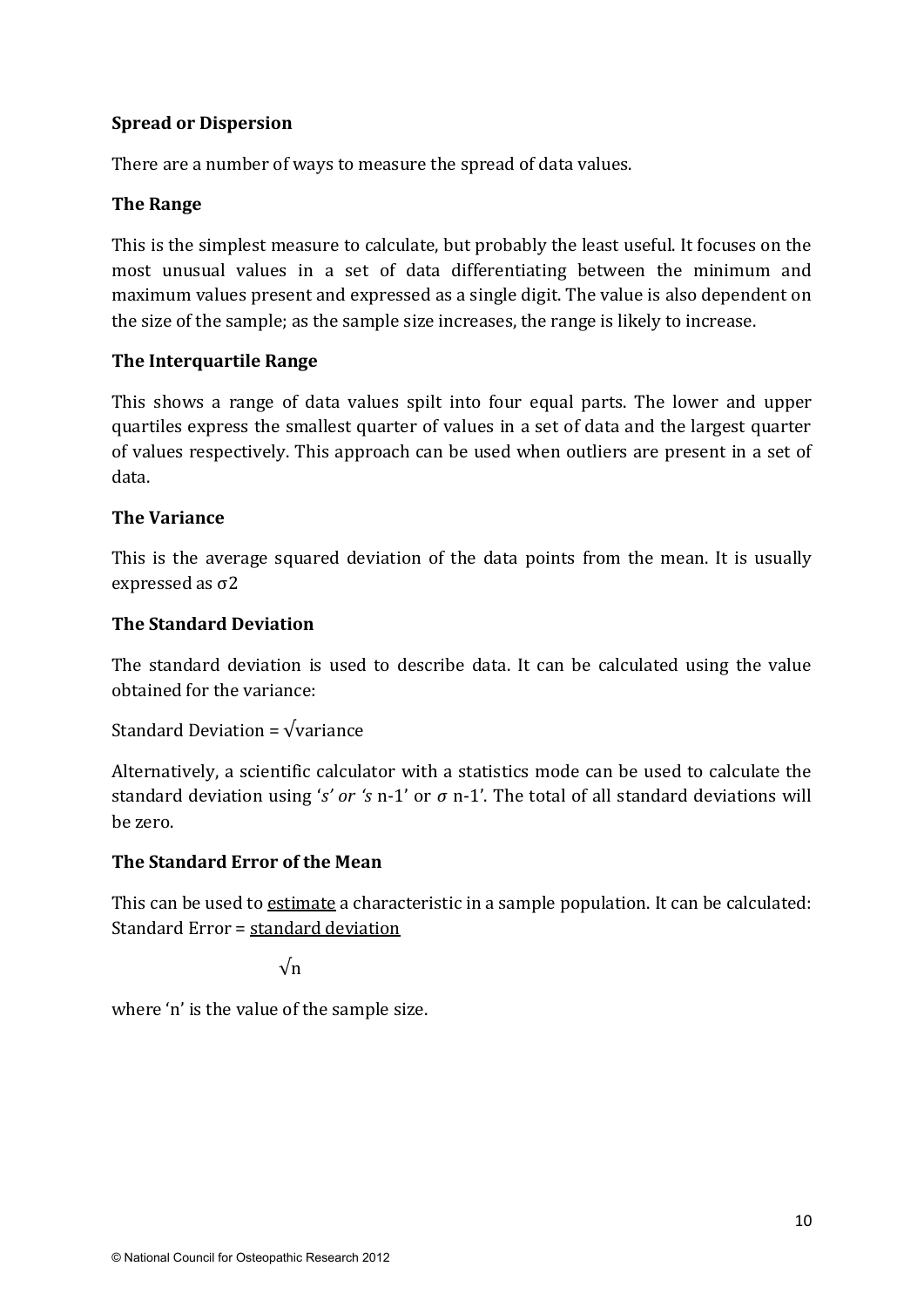#### **Visual Presentation of Data**

The distribution of data can be expressed visually as shown below:



A central peak will be seen at the top of symmetrically distributed data. This data can be said to be normally distributed. If a lack of symmetry is seen in the shape of a curve it is said to be skewed. If data is "positively skewed" the tail on the right hand side will be stretched out, as shown in the diagram:



If the data is "negatively skewed" the tail on the left will be stretched out.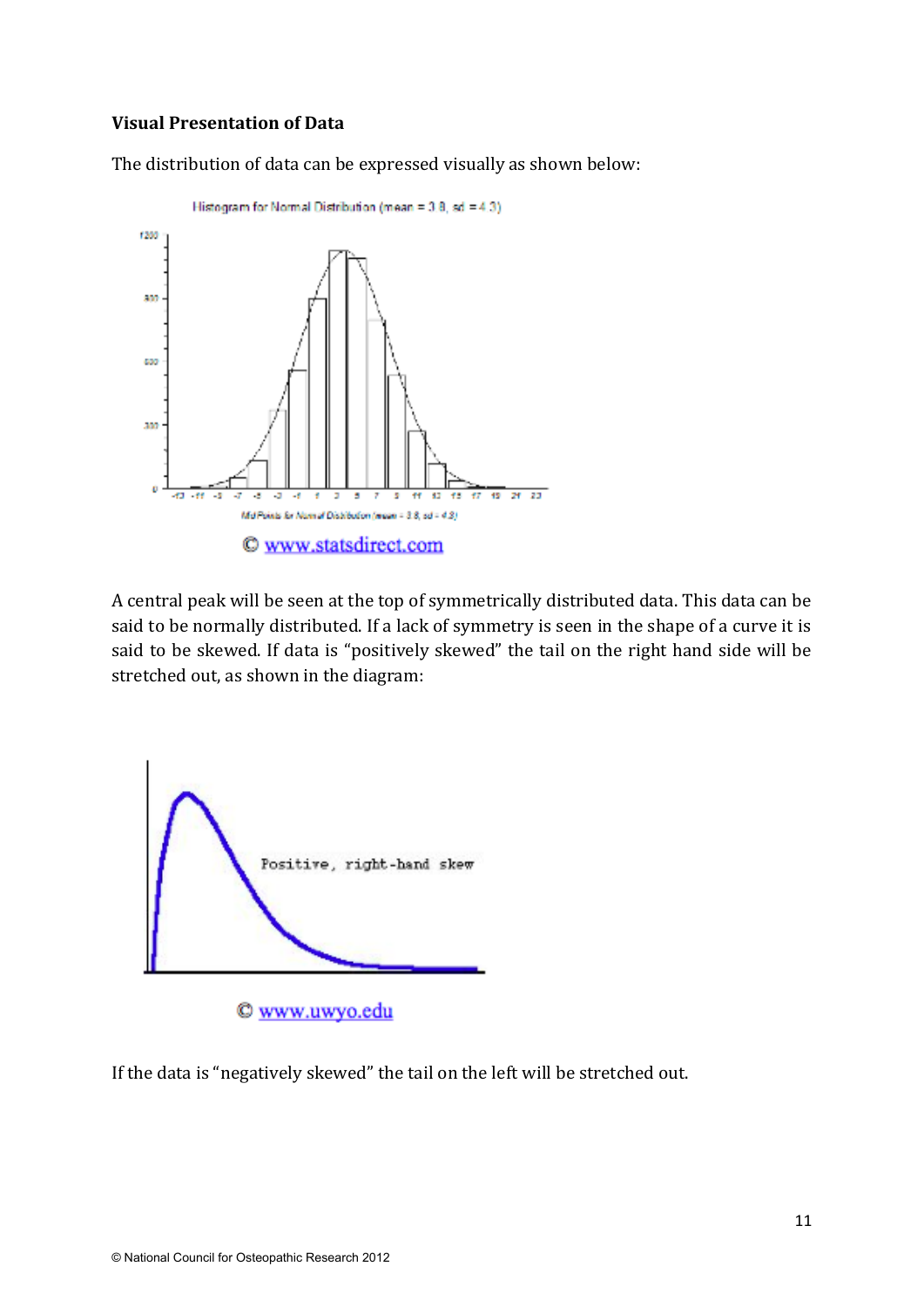# **Probability**

This is commonly described as a '*p'* value. It represents the probability that any particular outcome in a study could have occurred by chance. *P* values are commonly described in terms of having a value less than one in 20 which is expressed as *p < 0.05*; this is the level at which results are said to have gained "statistical significance." An alternative value for probability is les than one in one hundred and this is expressed as *p < 0.01* which is described as "statistically highly significant."

# **Hypothesis Testing:**

In any research study two hypotheses are described:

**A null hypothesis** i.e. that there is no difference or no relationship between what is being tested.

**An alternative hypothesis** i.e. that there is a difference or there is a relationship between what is being tested.

The null hypothesis will be believed until evidence can be found that shows that it is untrue or that there is a very low probability (i.e. very low *p* value) that it is true. The *p*  value is the probability of observing a sample that is as extreme as or more extreme than the one being investigated given that the null hypothesis is true. An assessment is made whether the *p* value is smaller than some pre-determined small probability i.e. the significance level, which is typically pre-set at values of 0.05 and 0.01. The smaller the *p*  value, the stronger the evidence against the null hypothesis (i.e. that the null hypothesis should be rejected).

# **Confidence Intervals**

This expresses the range of values within which you are confident a particular characteristic of a population is expected to lie. The range is based on the estimate of that characteristic from the sample; it also takes into account the standard error of the estimate as an indication of the reliability of the estimate.

# **Number Needed to Treat (NNT)**

This statistic is appearing more frequently in the analysis section of papers. It denotes the number of patients that need to be treated to obtain a positive outcome in one patient. The smaller the value for the NNT for a particular intervention indicates the effectiveness of that intervention.

# **Number Needed to Harm (NNH)**

This statistic describes the number of patients that would need to be treated to get side effects from an intervention. If the NNH is smaller than the NNT then the intervention may be doing more harm than good.